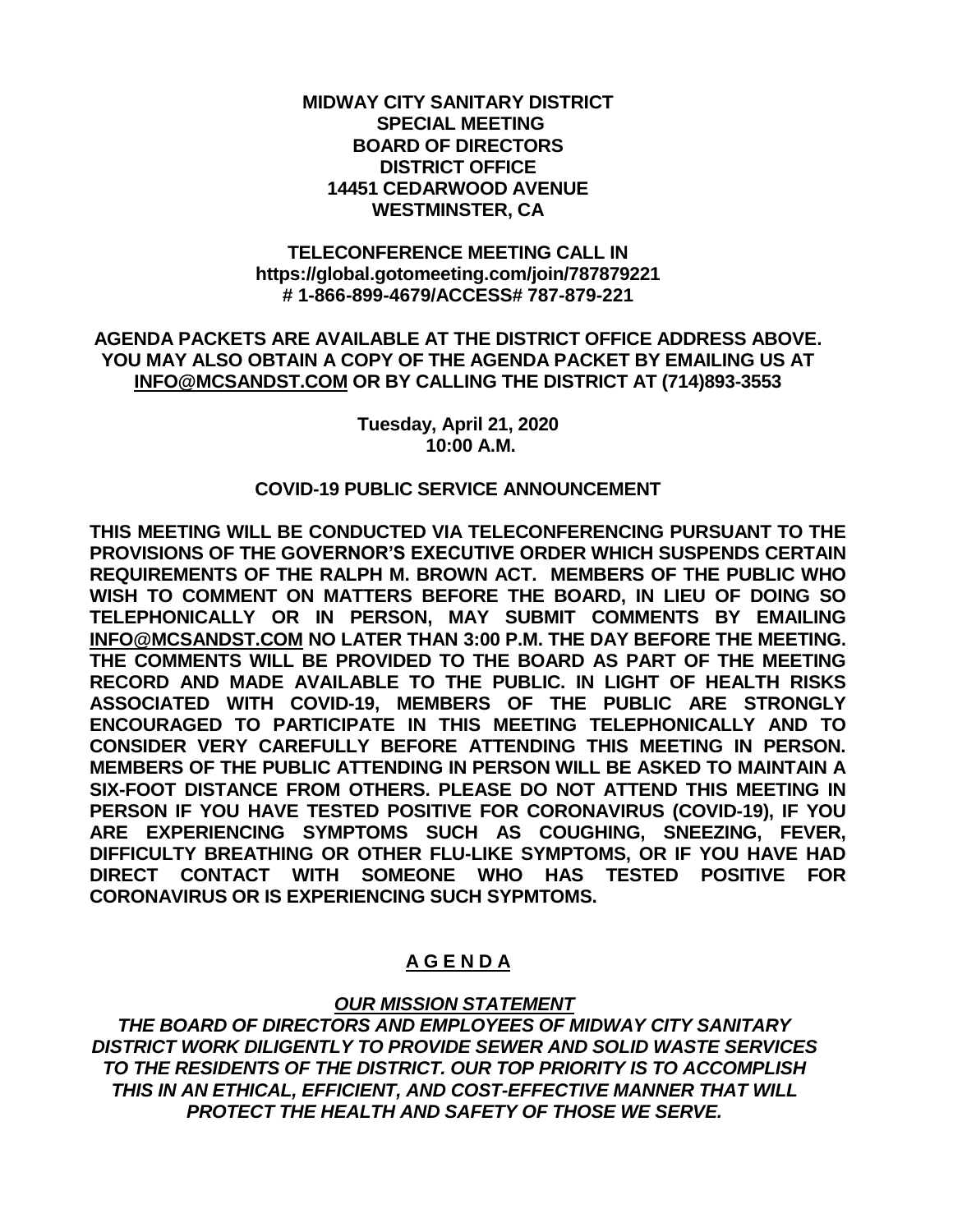In accordance with the requirements of California Government Code Section 54954.2, this Agenda is posted not less than 72 hours prior to the meeting date and time above. All written materials relating to each agenda item are available for public inspection in the office of the Board Secretary.

In the event any matter not listed on this agenda is proposed to be submitted to the Board for discussion and/or action, it will be done in compliance with Section 54954.2, or as set forth on a Supplemental Agenda posted not less than 72 hours prior to the meeting.

Please Note: The District complies with the provisions of the Americans with Disabilities Act (ADA). Anyone needing special assistance please contact the District's Secretary at (714) 893-3553, at least one business day prior to the meeting so that we may accommodate you.

## **1. CALL TO ORDER/PLEDGE OF ALLEGIANCE AND INVOCATION**

## **2. ROLL CALL**

## **3. PUBLIC COMMENTS:**

All persons wishing to address the Board on specific Agenda items or matters of general interest should do so at this time. As determined by the President, speakers may be deferred until the specific item is taken for discussion and remarks may be limited to three (3) minutes.

## **4. APPROVAL OF THE MINUTES OF THE SPECIAL MEETING OF APR. 9, 2020**

*(Roll Call Vote)*

## **5. APPROVAL OF EXPENDITURES**

A. Approval of Demands in the Amount of \$ 725,061.19 *(Roll Call Vote)*

## **6. REPORTS**

The President, General Manager, General Counsel and other staff present verbal reports on miscellaneous matters of general interest to the Directors. These reports are for information only and require no action by the Directors.

A. Report of President

B. Report of General Manager

## **7. CONSENT CALENDAR**

All matters listed on the Consent Calendar are considered routine and will be acted upon at the same time unless separate discussion and/or action is requested by a Board Member, the public, or staff.

A. Approve and file the Treasurer's Investment Report for March 2020*(Roll Call Vote)*

B. Approve the March 2020 Financial Reports and Budget Review for the Period of July 1, 2019 through March 31, 2020 *(Roll Call Vote)*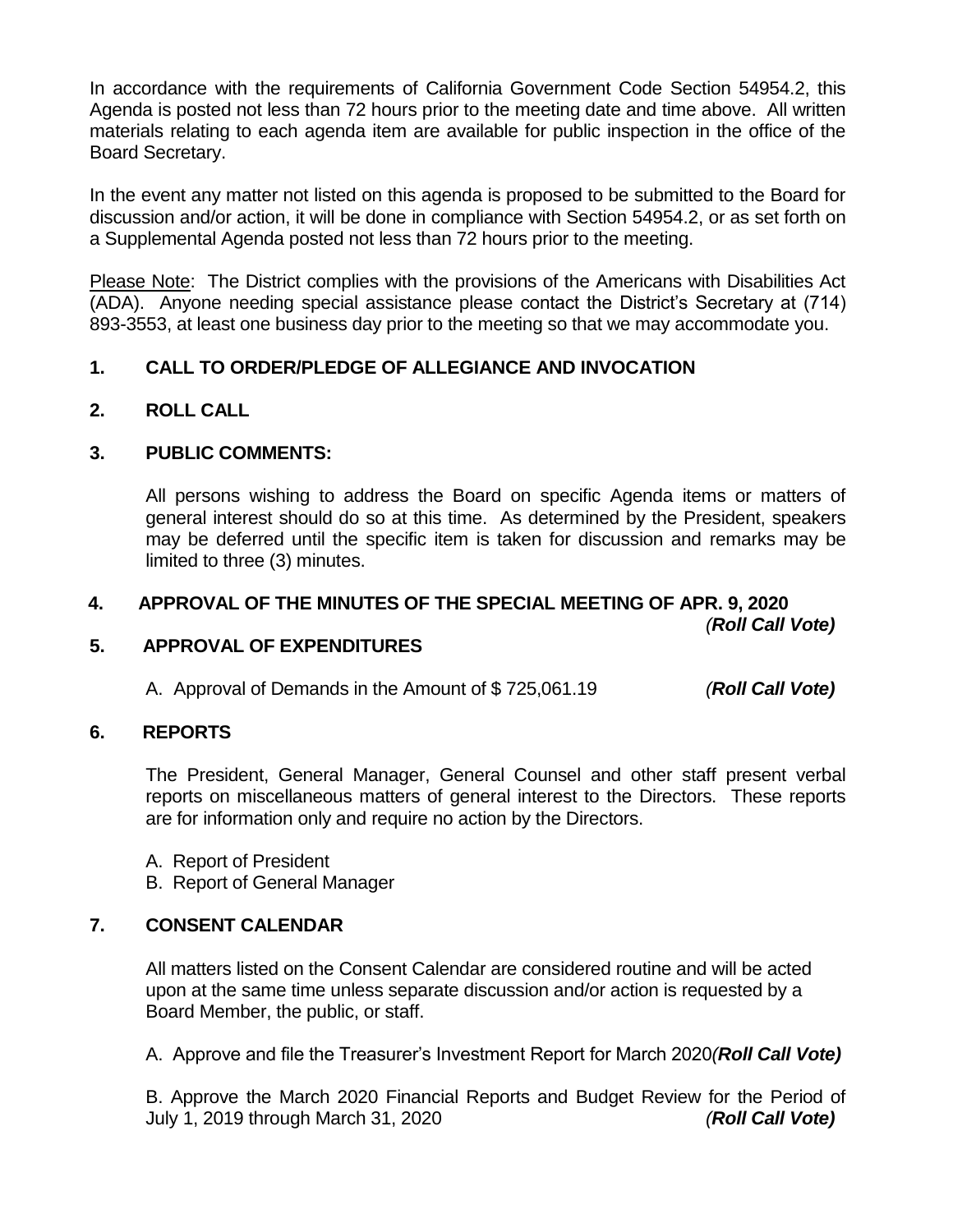## **8. OLD BUSINESS**

None

#### **9. NEW BUSINESS**

A. RESOLUTION NO. 2020-03 *(Roll Call Vote)*

A RESOLUTION NO. 2020-03 OF THE BOARD OF DIRECTORS OF THE MIDWAY CITY SANITARY DISTRICT OF ORANGE COUNTY, CALIFORNIA, ESTABLISHING A POLICY APPLICABLE TO DISTRICT DEPOSITS AND INVESTED FUNDS

B. RESOLUTION NO. 2020-04 *(Roll Call Vote)*

A RESOLUTION NO. 2020-04 OF THE BOARD OF DIRECTORS OF THE MIDWAY CITY SANITARY DISTRICT OF ORANGE COUNTY, CALIFORNIA, APPROVING THE ANNUAL STATEMENT OF INVESTMENT POLICY FOR FISCAL YEAR 2020- 2021 (JULY 1, 2020 THROUGH JUNE 30, 2021)

C. RESOLUTION NO. 2020-05 *(Roll Call Vote)*

A RESOLUTION NO. 2020-05 OF THE BOARD OF DIRECTORS OF THE MIDWAY CITY SANITARY DISTRICT OF ORANGE COUNTY, CALIFORNIA, ADOPTING THE 2020-2021 SALARY SCHEDULE

D. Approval of Side Letter Agreement with American Federation of State, County and Municipal Employees, AFL-CIO Local 1734-01 ("AFSCME Local 1734") Re Retroactive One-Time Ad Hoc Payments for Midway City Sanitary District Represented Employees Working During the COVID-19 Pandemic

E. Consider Approval of RESOLUTION NO. 2020-06 *(Roll Call Vote)*

A RESOLUTION NO. 2020-06 OF THE BOARD OF DIRECTORS OF THE MIDWAY CITY SANITARY DISTRICT OF ORANGE COUNTY, CALIFORNIA, PROVIDING A STIPEND TO UNREPRESENTED EMPLOYEES WORKING DURING THE COVID-19 PANDEMIC

F. Consider Approval of RESOLUTION NO. 2020-07 *(Roll Call Vote)*

A RESOLUTION NO. 2020-07 OF THE BOARD OF DIRECTORS OF THE MIDWAY CITY SANITARY DISTRICT OF ORANGE COUNTY, CALIFORNIA, SPECIFYING AND GIVING NOTICE PURSUANT TO GOVERNMENT CODE SECTION 1780(e) THAT THE REGULARLY SCHEDULED GENERAL DISTRICT ELECTION ON NOVEMBER 3, 2020 SHALL BE USED TO FILL A VACANT BOARD OF DIRECTOR **POSITION**